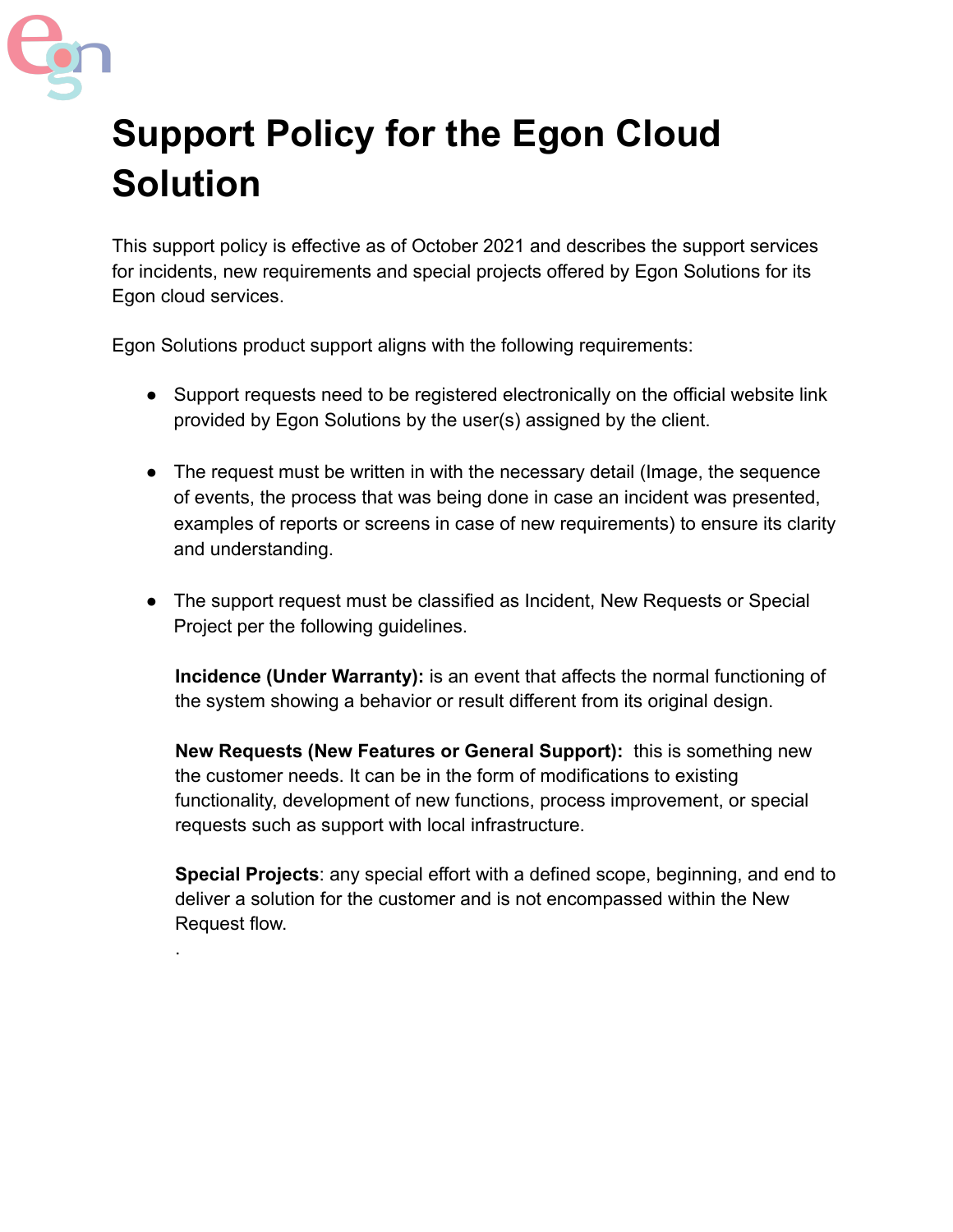

## **Incidences**

For Incidences, a service level is assigned per the following priority criteria:

**Critical** - When a problem or error in the service where one or several critical business flows are interrupted and the following conditions are present:

- The client has no alternative means to solve the problem.
- There is an important impact on the service for the clients or financial performance.

Service level: Maximum 2 hours for diagnosis with an expedited solution.

Examples:

• Sales have been interrupted and there is no alternative way of processing.

**High** - When a problem or error in the service where one or several critical business flows are interrupted and one of the following conditions are present:

- The client has an alternate means to solve the problem
- There is no direct or immediate impact on the service for the clients or financial performance.

Service level: Maximum 4 hours for diagnosis with a resolution time agreed with the customer taking no longer than three days.

Examples:

- Inventory receptions are generating an error but manual records can be kept temporarily.
- Sales have been interrupted and there is an alternate way to process the sale by later updating accounting, inventory, and any other requirements.

**Medium** - When a problem or error in the service where no critical business flows are interrupted and one of the following conditions are present:

- The client has an alternate means to solve the problem
- There is no direct or immediate impact on the service for the clients or financial performance.

Service level: Maximum 3 days for diagnosis with a resolution time agreed with the customer taking no longer than eight days.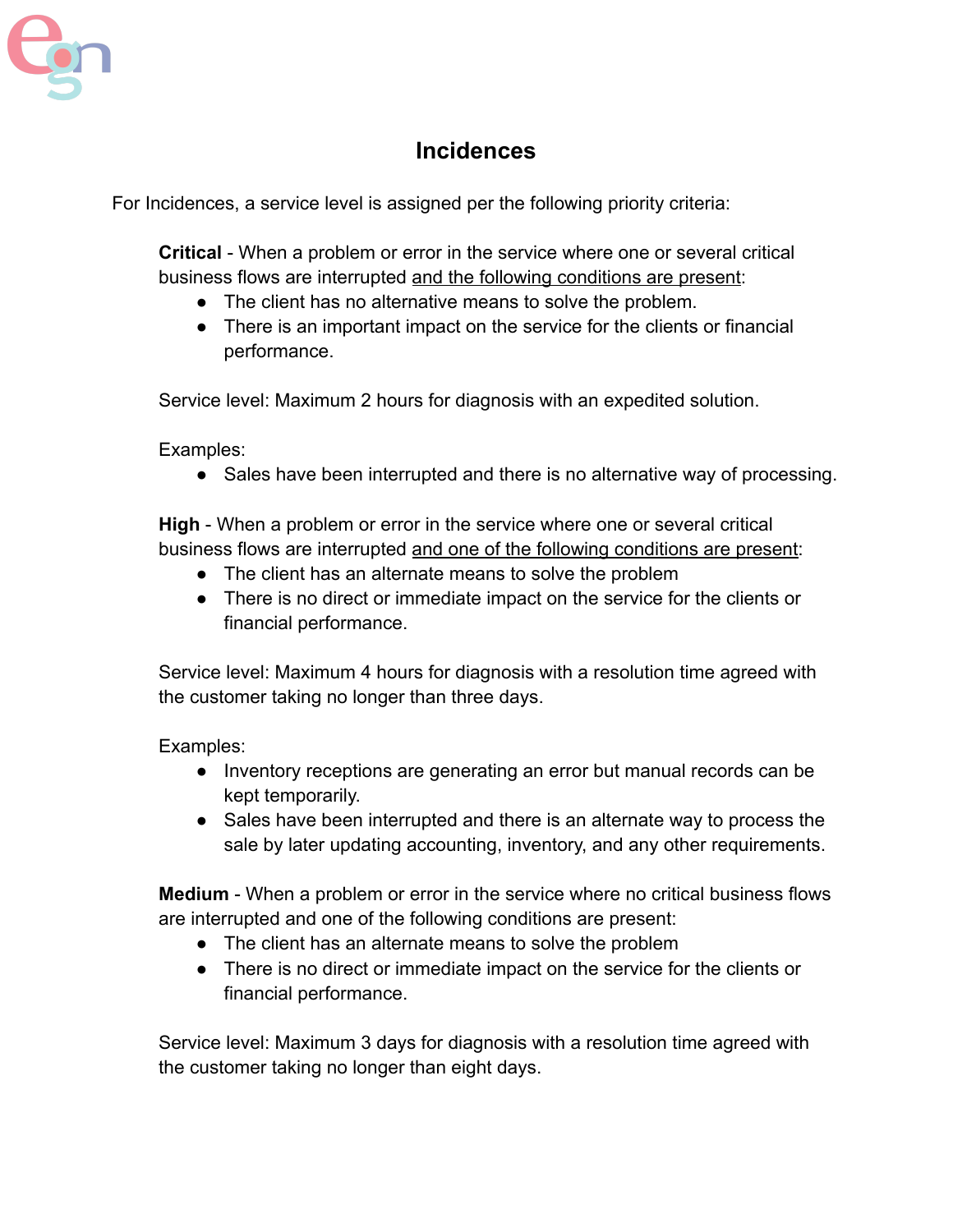

Examples:

● Inventory receptions are generating an error but manual records can be kept temporarily.

The following table summarizes the service levels described above:

| Level    | <b>Critical</b><br><b>Service</b> | <b>Alternate</b><br><b>Solution</b> |     | <b>Business</b><br>Impact | <b>Diagnosis</b><br><b>Maximum</b> | <b>Resolution</b><br><b>Maximum</b> |
|----------|-----------------------------------|-------------------------------------|-----|---------------------------|------------------------------------|-------------------------------------|
|          |                                   |                                     |     |                           | --                                 |                                     |
| Critical | Yes                               | N٥                                  | and | Yes                       | 2 <sub>hr</sub>                    | <b>Expedited</b>                    |
| High     | Yes                               | Yes                                 | or  | N٥                        | 4 hr                               | 3 days                              |
| Medium   | No                                | Yes                                 | or  | Nο                        | 3 días                             | 8 days                              |

Notes:

• When the software service is hosted in the customer data center or there is any local infrastructure component involved, the times for diagnosing and resolving an incident could be affected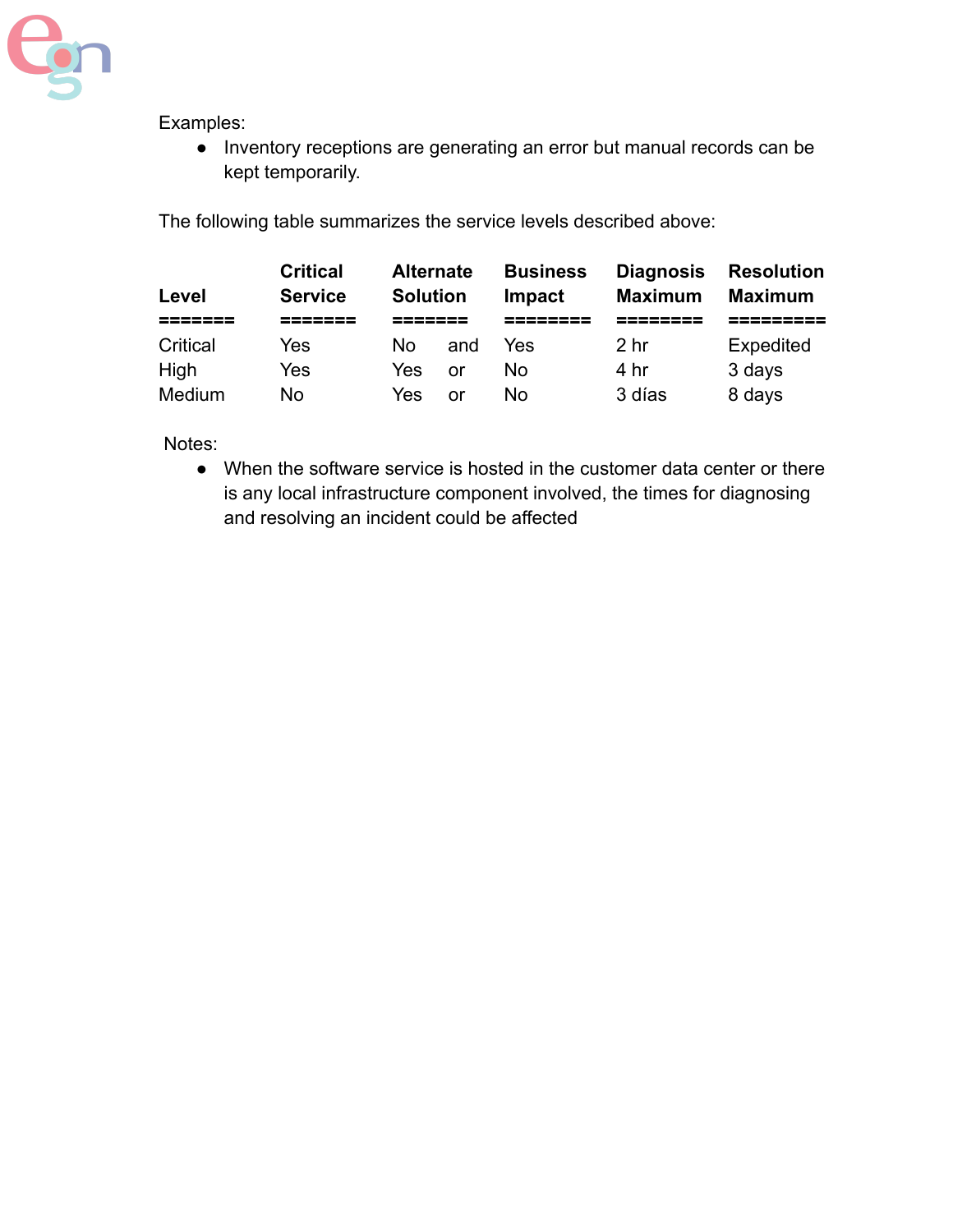

## **New Requests**

To enable a continuous improvement of the service and operation with a fluid flow of New Requests, a support contract that reflects the dynamic needs of the operation is recommended.

Egon will work on New Requests based on the priority sequence provided by the customer.

For Egon to start working on each request, it needs to:

- Be fully defined
- Have a total effort equal or less than 20 hours and fit within the total hours remaining in a given month (New Requests exceeding this criteria will be treated as Special Project)

New Requests may be of the following types:

- Diagnostics of an incidence when the outcome indicates that it was a customer action that generated the problem
- Diagnostics of infrastructure when service resides on customer premises.
- Modification of existing functionality
- New functionality to the existing software functions
- Special services like backup and restore related services

Customers without a support contract may still register New Requests which will be treated as Special Projects.